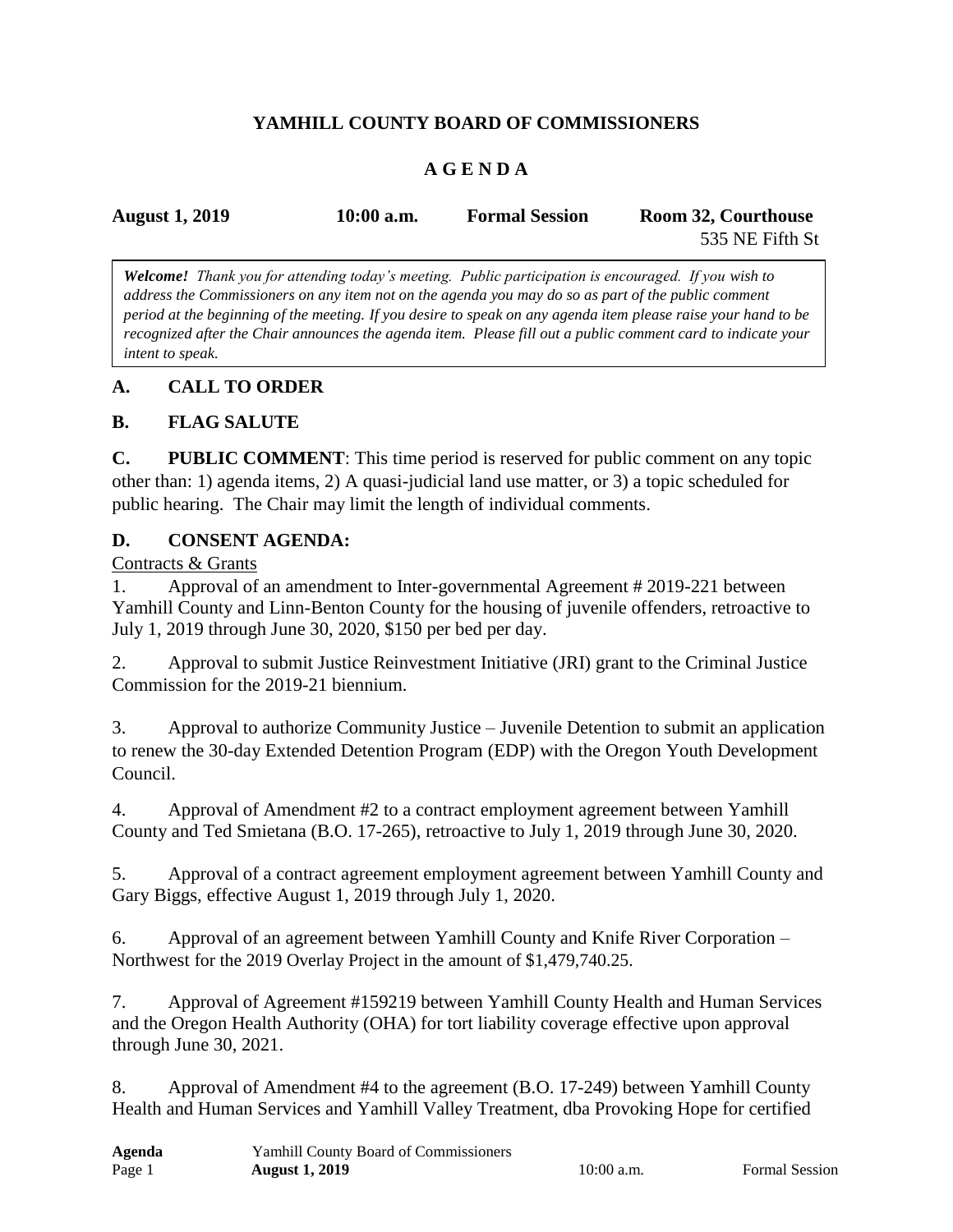peer recovery mentor support services, in the amount of \$997,943, retroactive to July 1, 2019 through June 30, 2020.

9. Approval of Agreement #159289 between Yamhill County Health and Human Services Mental Health Division and the Oregon Health Authority (OHA), Health Systems Division to fund Choice Model Services in the amount of \$295,004.93, retroactive to July 1, 2019 through December 31, 2020.

10. Approval of a memo of understanding between Yamhill County Transit and Abacus for disbursing special transportation funds for the 2019-21 biennium, in the amount of \$24,000, retroactive to July 1, 2019 through June 30, 2021.

11. Approval to authorize Yamhill County Health and Human Services to submit an application for a grant from the Oregon Health Authority (OHA) in the amount of \$25,000, for reproductive health services for women in the Yamhill County Jail.

12. Approval of an agreement between Yamhill County Health & Human Services and the Dayton School district to provide behavioral health counseling for the 2019-20 school year, not to exceed \$44,620.74, effective September 3, 2019 through June 12, 2020.

13. Approval of an agreement between Yamhill County Health & Human Services and the Sheridan School district to provide behavioral health counseling for the 2019-20 school year, not to exceed \$78,086.34, effective September 3, 2019 through June 12, 2020.

14. Approval of an agreement between Yamhill County Health & Human Services and the Yamhill-Carlton School district to provide behavioral health counseling for the 2019-20 school year, not to exceed \$83,664.00, effective September 3, 2019 through June 12, 2020.

15. Approval of an agreement between Yamhill County Health & Human Services and Yamhill Valley Treatment, dba Provoking Hope for the Peer Outreach Needle/Syringe Exchange Program in the amount of \$95,000.07, effective August 1, 2019 through June 30, 2020.

16. Approval to accept the quote from Johnson Flooring, Inc. for the carpet replacement in Room 32 in the amount of \$5,768.20.

17. Approval to accept the quote from Integrity Builders, Inc. for the construction of a new ramp at the HHS Administration building to meet ADA requirements.

## **Committees**

18. Approval of the reappointment of Rocky Losli to the Road Improvement Advisory Committee (RIAC) for a three-year term to expire on July 14, 2022.